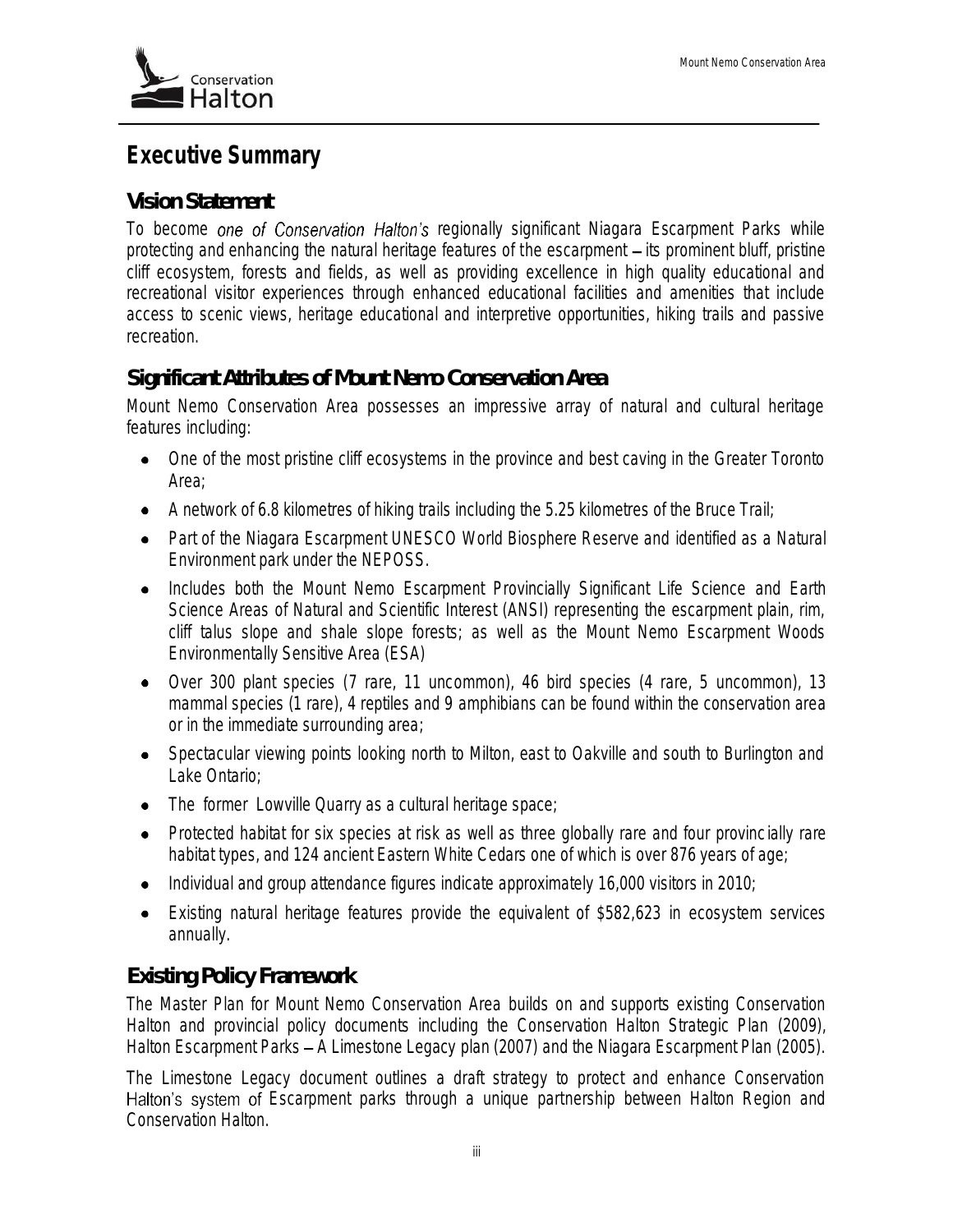

Within the provincial *Niagara Escarpment Plan (2005)*, Mount Nemo Conservation Area is designated as a Natural Environment Park that accommodates activities including high quality, low to moderate intensity recreation such as hiking, rock climbing, nature viewing and picnicking.

#### *Summary of Significant Issues and Challenges*

**Financial Constraints:** Over the past 20 years, with changes in government and priorities, Conservation Halton's funding for conservation area development and enhancement has almost disappeared. Therefore, Conservation Halton has been primarily using conservation area revenues to offset operating expenses with limited funds for basic capital maintenance work, new facilities and tools to monitor environmental impact. Currently there is no real base-level capital-funding source. This limited funding has resulted in the deterioration of natural heritage features, facilities and amenities as well as the quality of the visitor experience. Limited funding threatens Conservation Halton's ability to continue to protect and maintain, let alone improve or enhance, the conservation area.

Mount Nemo Conservation Area, along with the other Conservation Halton conservation areas, suffers from the impacts of severely limited tax-supported funding. Funding models in many other Conservation Authorities in Southern Ontario include regional, municipal and/or provincial tax levy support. Additionally, development charges, permit fees and other associated development fees are charged against Conservation Halton for conservation area capital development projects. Other park agencies in the region are normally exempt from these fees and charges.

**Growth in Visitation:** Over the last five years, Conservation Halton parks have experienced a 9.4 percent annual increase in visitation, while the regional population has grown at a rate of 4.5 percent over the same period. This growth trend is projected to continue, if not accelerate over the next ten years.

**Natural Heritage Protection:** system is generally well protected and secure, but some deterioration was identified at certain heavily used locations. These impacts highlight the need for stronger monitoring and protection measures, especially in light of the population and visitation projections.

**Cultural Heritage Protection:** There is one registered archaeological site within Mount Nemo Conservation Area representing a pre-European settlement site, as well as the abandoned Lowville Quarry site area.

**Visitor Experience:** While the natural and cultural features of Mount Nemo Conservation Area are spectacular and unique, the present built amenities, facilities and infrastructure are inadequate to serve the projected growth in visitation. While visitors currently enjoy their experience at Mount Nemo Conservation Area, continued growth will put facilities beyond the capacity they were built for, which will detract from the quality of the visitor experience.

**Education and Programming:** The educational programming at Mount Nemo Conservation Area is not well developed. Given the existing natural heritage, visual quality and cultural spaces, there is potential for interpretive programming aimed at scenic viewing, the geological history of the escarpment and the aggregate industry in the region.

#### *Recommended Policies*

The master plan has been developed to support Mount Nemo Conservation Area as a significant regional destination for local visitors and tourists: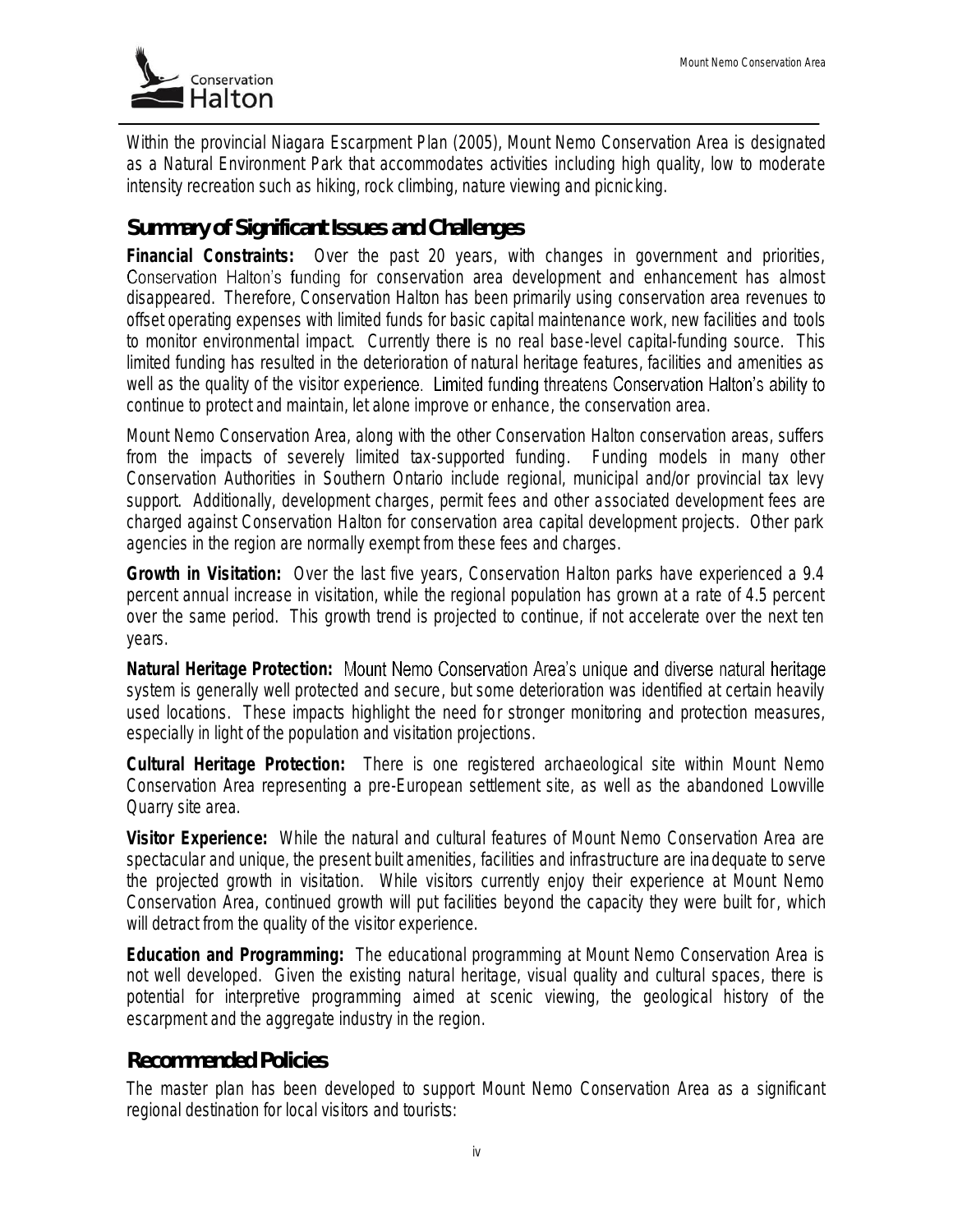

- Ensures protection and enhancement of the natural heritage and cultural spaces of the site;
- Promotes environmental values, excellence in education, healthy lifestyles and outdoor recreation;
- Prescribes a workable visitor impact management strategy (VIM) that addresses the expected increase in visitation and any accompanying potential impacts;
- Specifies development requirements and standards that meet the appropriate level of design excellence in high quality educational, interpretive and recreational facilities, programs and amenities; and;
- Outlines a realistic financial management strategy that defines funding and revenue generation requirements, potential partnerships, management and operational costs and that aims at ensuring long-term viability.

### *Highlights of the Development Proposal*

The master plan identifies a range of new facilities to provide enhanced natural heritage protection, visitor experience, amenities, educational and interpretive opportunities and recreational conveniences. Financial and environmental sustainability are defining, and in some cases limiting, factors in the proposed list of master plan recommendations. Some of the proposed development may be exempted from requiring a Niagara Escarpment Development Permit in accordance with section 5.41 of Ontario Regulation 828/90. The main elements of the master plan are summarized as follows:

- A state-of-the-art, 150sq metres interpretive pavilion to accommodate Mount Nemo Conservation Area's expanded role in information, orientation, education and interpretation, which features storylines on escarpment geology, scenic viewing and the Lowville Quarry.
- Enhancements to the Brock Harris Lookout and associated trail access.
- A new interpretive lookout at the Lowville Quarry site.
- A system of entrance, directional, interpretive and other signage that is consistently branded across all Conservation Halton conservation areas and standardized to meet accessibility, readability, risk management and marketing objectives.
- An enhanced, sustainably-designed system of small-scale roads and parking areas that promotes safety and security for visitors and a positive sense of arrival, and which is tastefully designed to harmonize with the natural setting of the conservation area.
- Site technology upgrades, including telephone and video surveillance (future).
- Accessibility upgrades for all structures and pathways to meet Accessibility for Ontarians Disabilities Act (AODA) built environment standards (2013).
- Trail system improvements to ensure protection and enhancement of the natural heritage system including some re-routing, re-construction and closures especially along the escarpment rim and in other sensitive sites.
- New overflow parking and access road (3600sq meters) to accommodate current visitor capacity.
- A new relocated 50sq meter gatehouse
- An upgraded standardized palette of day-use passive recreation amenities such as picnic shelter (150 sq. m), comfort stations, site furniture, etc.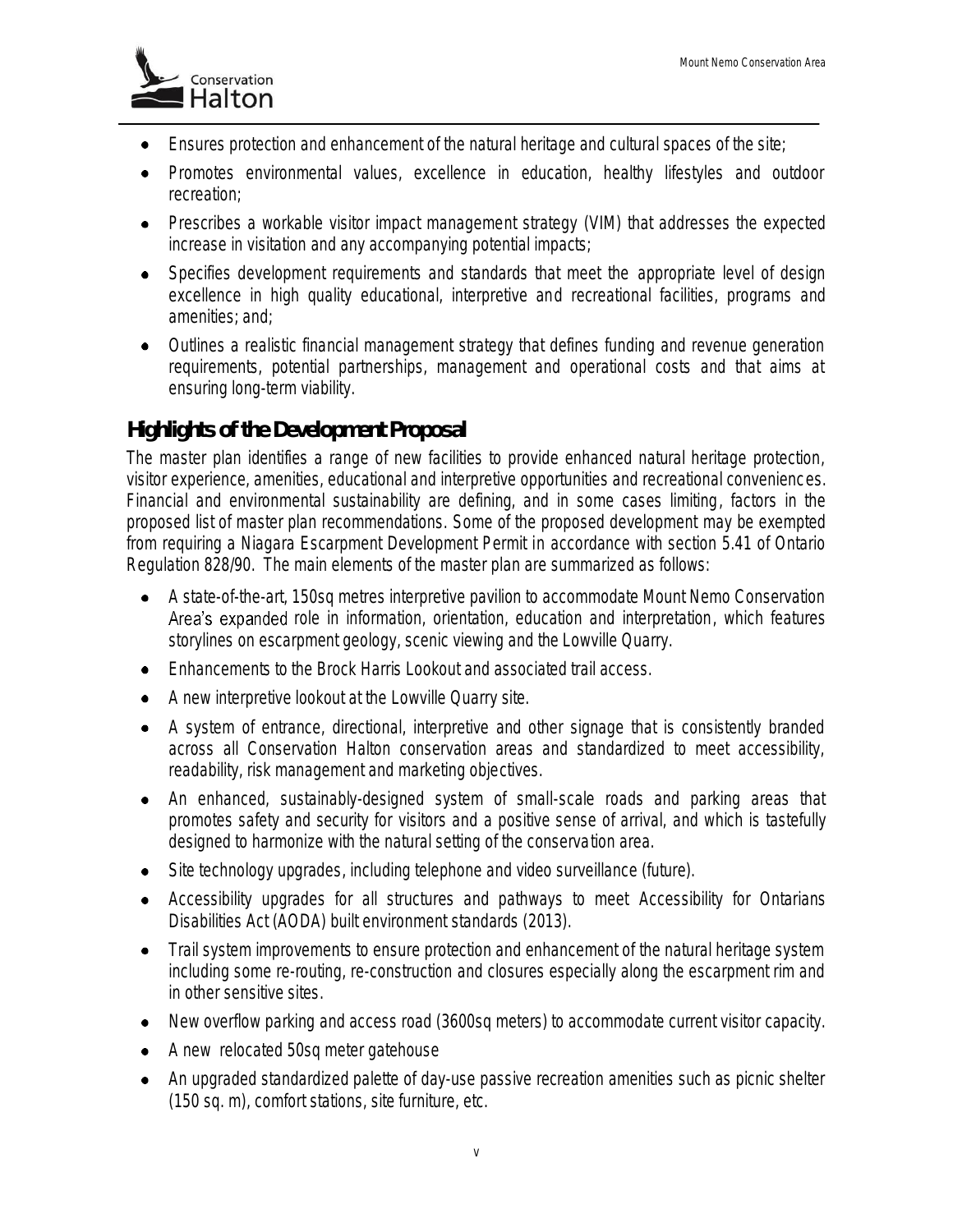

• Site service upgrades including electrical service and waste management that use sustainable technologies that demonstrate respect for the environmental values associated with the site.

# *Overall Capital Development Costs*

Overall capital development cost for the build out of the proposed *Master Plan for Mount Nemo Conservation Area* amounts to approximately \$ 4 million over a ten-year period. A generalized breakdown of this amount is summarized below.

| <b>Total</b>                        | \$4,007,900 |             |
|-------------------------------------|-------------|-------------|
| Soft costs, fees, contingency (30%) | S.          | 924,900     |
| <b>Subtotal</b>                     |             | \$3,083,000 |
| Visitors Impact Management Plan     | \$          | 150,000     |
| Restoration of natural features     | \$          | 877,500     |
| Trails / interpretive pavilion      | \$          | 515,000     |
| Infrastructure / gatehouse          | \$          | 269,000     |
| Picnic and site furnishings         | \$          | 95,000      |
| Roads and parking                   |             | \$1,175,500 |
| Signage                             | \$          | 85,000      |

#### *Overview of Financial Parameters*

The key financial and related parameters of the development plan for Mount Nemo Conservation Area are as follows:

- The cost of the development plan for Mount Nemo Conservation Area over the 10-year development timeframe is just over \$ 4 million (measured in terms of 2010 dollars) and a stable base-level capital-funding source must be established to facilitate plan implementation.
- Attendance at Mount Nemo Conservation Area is expected to grow significantly to just over 26,000 by the year 2020.
- While more visitors will generate increased revenues, the financial analysis in this report demonstrates that by itself this will not be sufficient to offset the higher costs of operation; however, despite increased operating costs, Mount Nemo Conservation Area can operate on a break even basis or even generate a small surplus through a variety of strategies.
- To provide the enhanced level of customer services and environmental protection called for in  $\bullet$ this master plan and not incur an operating deficit, a pricing study must be undertaken to determine how to increase net revenues or identify means to subsidize operating costs.

# **Putting it in Context – Conservation Halton's Contributions to Society and the** *Environment*

Conservation Halton creates significant direct economic benefit in the community. The operations of Conservation Halton, plus the expenditures of visitors who come to the region to utilize the programs and services offered, create nearly \$12 million of additional gross domestic product (GDP) in Halton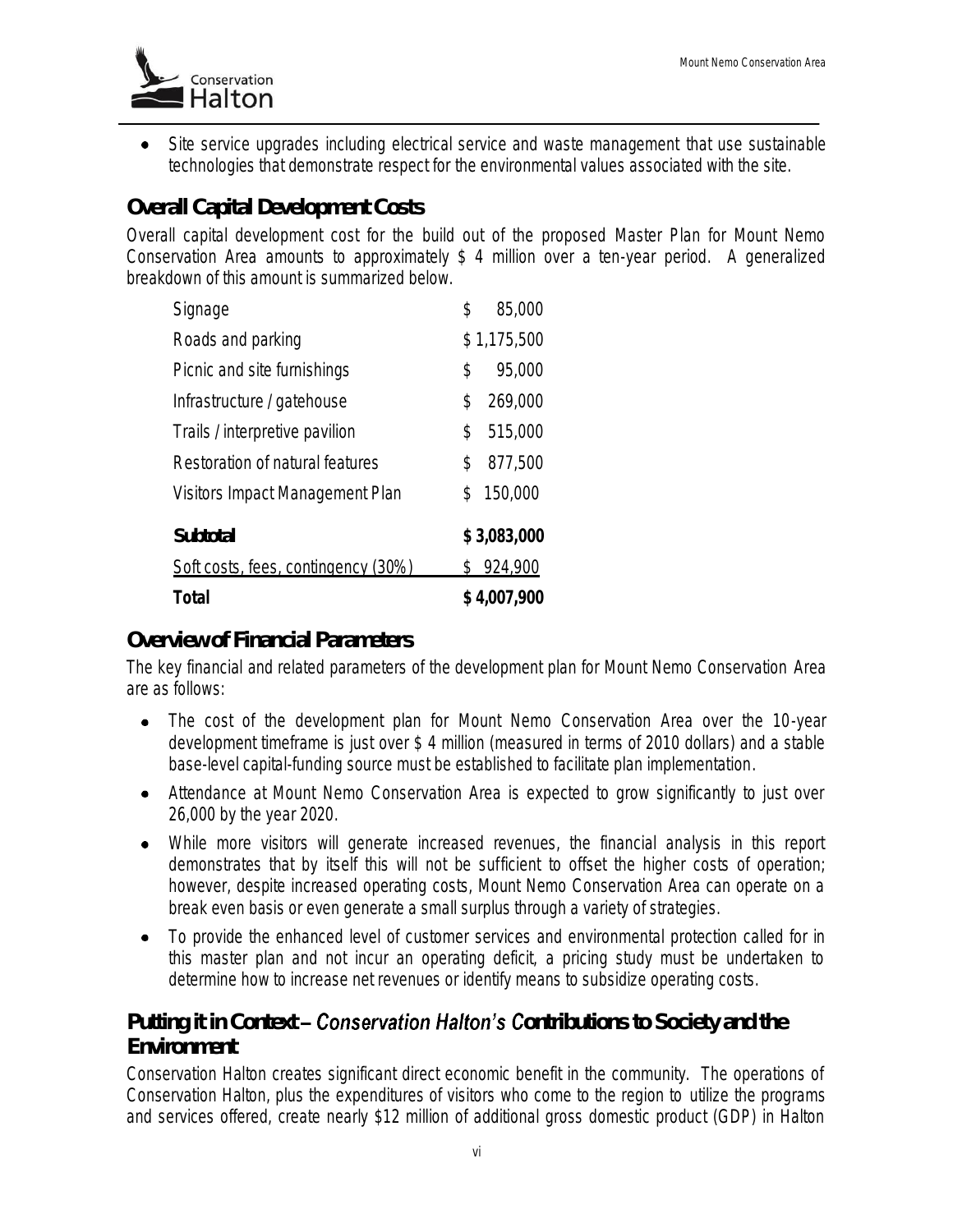

Region alone. This is associated with 274 jobs in the Region, \$8.4 million in wages and salaries and \$5.7 million in additional taxes paid. If this were a single business or industry, it would be recognized as a significant component of the economic base of the Region. Beyond Halton Region itself, there are further economic benefits accruing across the Province of Ontario.

In addition to the economic impacts, Conservation Halton provides a valuable service to the community in terms of 'ecosystem services' – the impact of the forest and wetlands maintained by Conservation Halton in terms of filtering and cleaning water and air. Ecosystem valuation quantifies the cost of providing these services commercially, as opposed to having conservation authority lands provide these benefits 'for free.' The estimated savings to society from these services provided by Conservation Halton's holdings are nearly \$16 million annually.

Conservation Halton conservation areas provide a growing population with access to abundant, natural green space for leisure and recreation. More specifically, these spaces offer opportunities for recreation that promotes healthy living through physical activity and exercise. By keeping costs low, Conservation Halton conservation areas strive to offer accessibility to all residents while supporting culturally and socioeconomically diverse communities. In addition to serving local residents, as significant regional destinations, the conservation areas also attract tourists to Halton Region.

The availability of Conservation Halton spaces, programs and services adds considerably to the perceived quality of life in Halton Region. This in turn can be extremely valuable in attracting the highly mobile 'creative class.' those individuals most likely to create businesses, invest in the community and bring new ideas and energies into the region. Thus, indirectly, Conservation Halton operations add to the attractiveness of the region overall as a place to live and work.

### *Financial Sustainability Strategy*

The master planning process has made it abundantly clear that:

- While the prime focus of Conservation Halton's conservation areas has been, and will continue to be, protection and enhancement of the natural heritage resources, it is also imperative to consider the social and economic components of the sustainability model;
- As growth in visitation inevitably increases, so too must the investment in infrastructure, amenities, related facilities and the visitor impact management that is required to protect and enhance the natural heritage features and, thereby, achieve and maintain the necessary balance between protection and usage;
- Protection of natural heritage resources requires key investments in:
	- o Enhancements to existing facilities, infrastructure and amenities;
	- o New facilities: educational, recreational and interpretive;
	- o Protection and enhancement initiatives: visitor impact management, restoration, etc.

An annual base level of financial support should be sourced through Halton Region (the Province of Ontario and / or Municipalities, etc.,) as the main recipient(s) of the benefits provided by this conservation areas. This should result from (and possibly be correlated with) the significant population growth occurring in the region, which will by itself place a heavier demand on areas and facilities. A new and different business model needs to be developed for Conservation Halton; one that acknowledges the significant economic benefits conferred upon Halton Region by